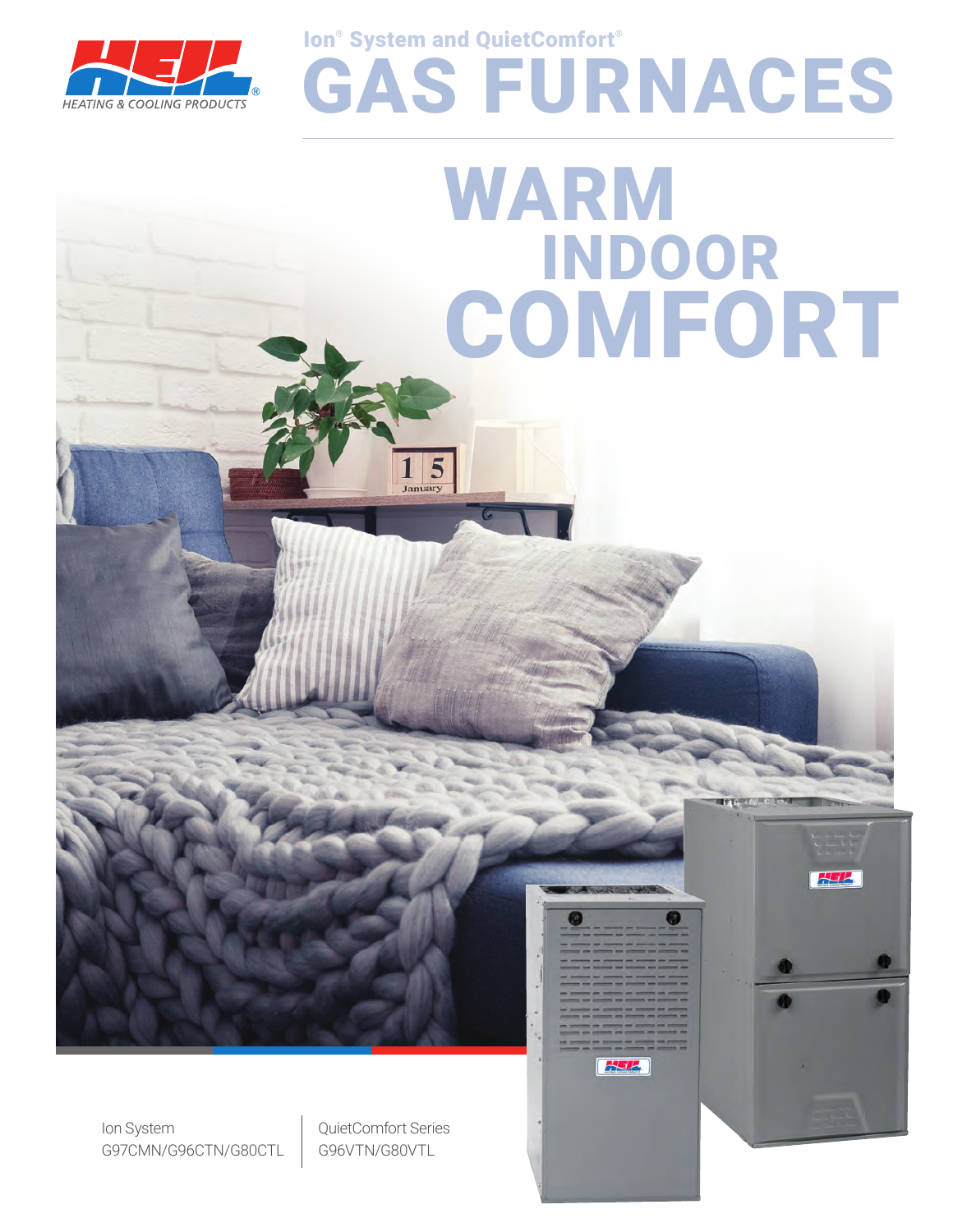# COMFORT WITH CONFIDENCE

Choose Heil heating and cooling equipment so you can enjoy comfort with confidence. Our products deliver exceptional quality, reliability and energy efficiency, backed by time-tested engineering, leading-edge manufacturing, and 100% run testing of every unit we make.

## **WHAT MATTERS IN A GAS FURNACE?**

#### ENERGY SAVINGS



AFUE (Annual Fuel Utilization Efficiency) measures the heating efficiency of a gas furnace. The higher the number, the greater the potential for energy savings. Ion System and QuietComfort Series furnaces offer a range from 80% up to 98.3% AFUE.

## CONSISTENT COMFORT



To keep your comfort consistent, our Ion 98 furnace operates nearly continuously, making subtle adjustments to modulating and adaptable-speed components and automatically selecting the best heating stage to match the changing conditions of your home.

#### EASY TO CONTROL



Easily manage your entire home's comfort using the communicating Ion system control via its full-color touch screen, Ion Home mobile app or voice commands.

#### QUIET PERFORMANCE



Enjoy quiet system performance by selecting models with insulated cabinet components.

#### PEACE OF MIND



Rest easy with a 10-year parts and lifetime heat exchanger limited warranty\* upon timely registration.\*\*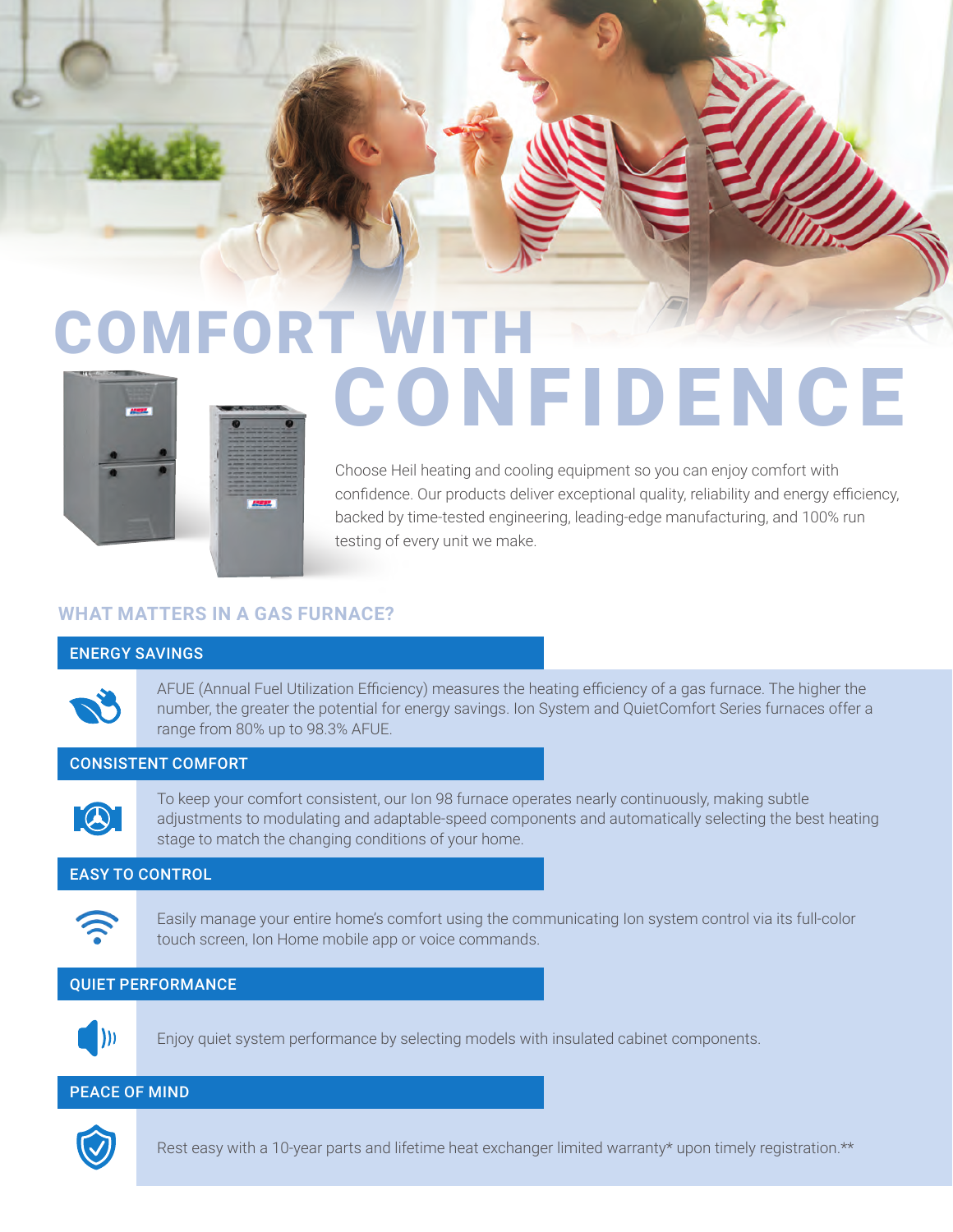# **WHAT SETS HEIL ION AND QUIETCOMFORT GAS FURNACES APART?**

**Reliable** – Our hot surface ignition system features an advanced silicon nitride igniter and in-shot burners for reliable comfort you can count on.

**System Control –** State-of-the-art electronic controls monitor system operation and allow for faster, easier system diagnostics.

**Quiet –** Solid, pre-painted steel insulated cabinet with tight-fit door latch, isolated blower motor, and soft-mount rubber gaskets on key components contribute to quieter operation.



**G9 Gas Furnace**

**Safety –** Temperature limit control, reliable gas valve and induced draft motor all promote safe operation.

**Efficiency –** Ion System and QuietComfort Series furnaces include variable-speed ECM fan motors to provide exceptional efficiency. When matched with a Heil air conditioner or heat pump and a humidity-sensing thermostat, our furnaces can provide enhanced dehumidification and the potential for additional energy savings.

**Ion System Control –** Our innovative Ion System Control includes full-color touch screen technology for intuitive and powerful command over temperature, humidity, comfort scheduling, energy management and more.



#### **EXCEPTIONAL PEACE OF MIND**

Our No Hassle Replacement™ limited warranty backs every Heil Ion System and QuietComfort Series product. It means comfort with no questions. We'll replace your unit if the heat exchanger fails within the covered period.\* This provides extra coverage in addition to a 10-year parts limited warranty.\*\*

# **COMPONENTS OF A COMPLETE HEIL SYSTEM**

We offer a complete family of products designed to provide year-round comfort, control and efficiency. Your Heil dealer can help create a properly matched system to best fit your needs and your budget.





**Thermostats Air Conditioners Heat Pumps Evaporator Coils**